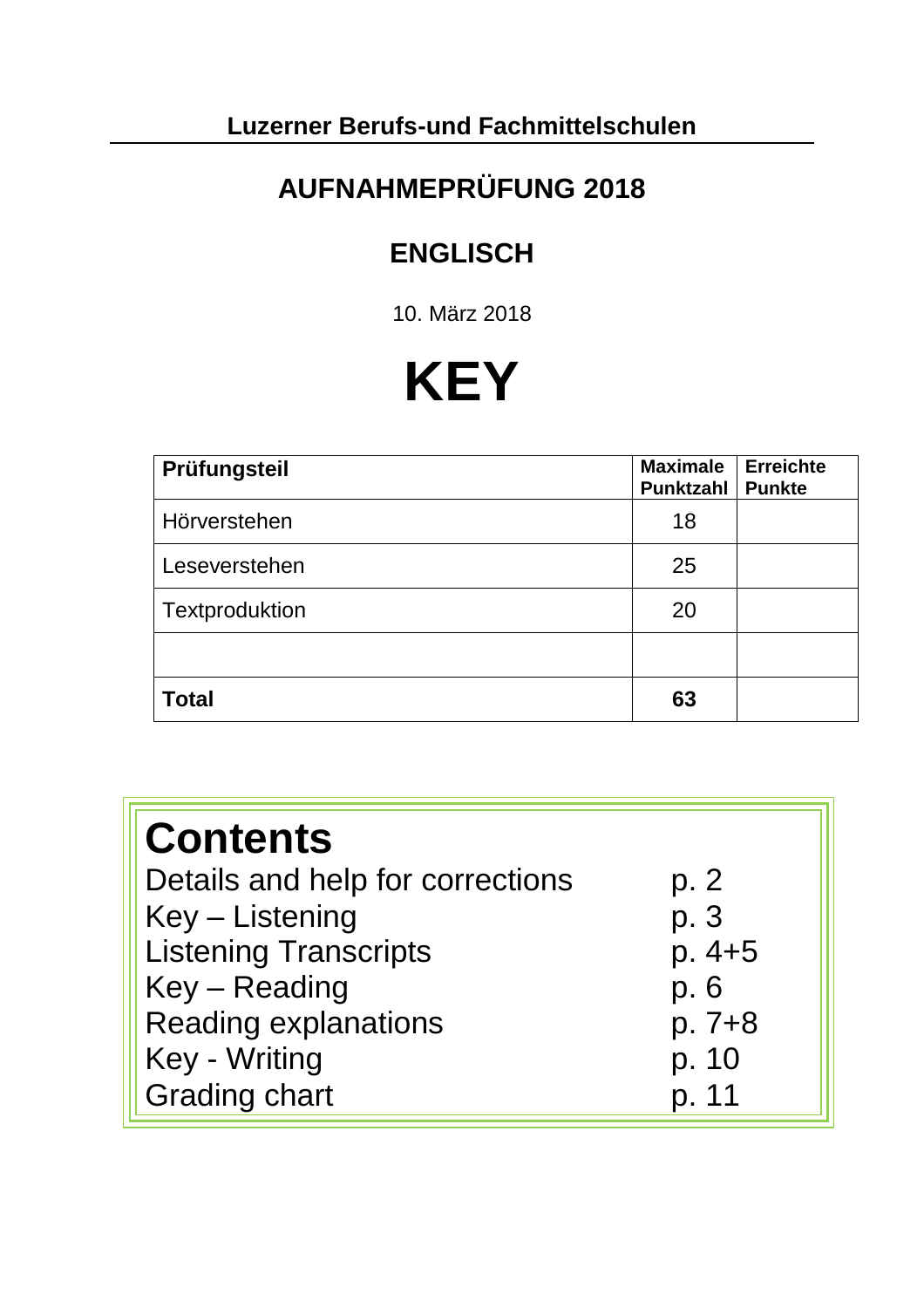# Details and help for corrections

## **LISTENING (18p.)**

*Part 1: 1 point for each correct answer. (Total 6p.) Part 2: 2 points for each correct answer. (Total 12p.)*

## **READING (25p.)**

*Part 1: 2 points for each correct answer. (Total 10p.) Part 2: 1 point for each correct answer. (Total 5p.) Part 3: 1 point for each correct answer. (Total 10p.)*

## **WRITING**

## **Specifications for the correction of the writing task.**

• If candidates do not write enough words and if candidates write too many words (irrelevant things) they do not get the full amount of points for the *task*  (see details in table on p. 10). It is also explained in the table that if it is far too short the candidate gets only 1 point for *task.*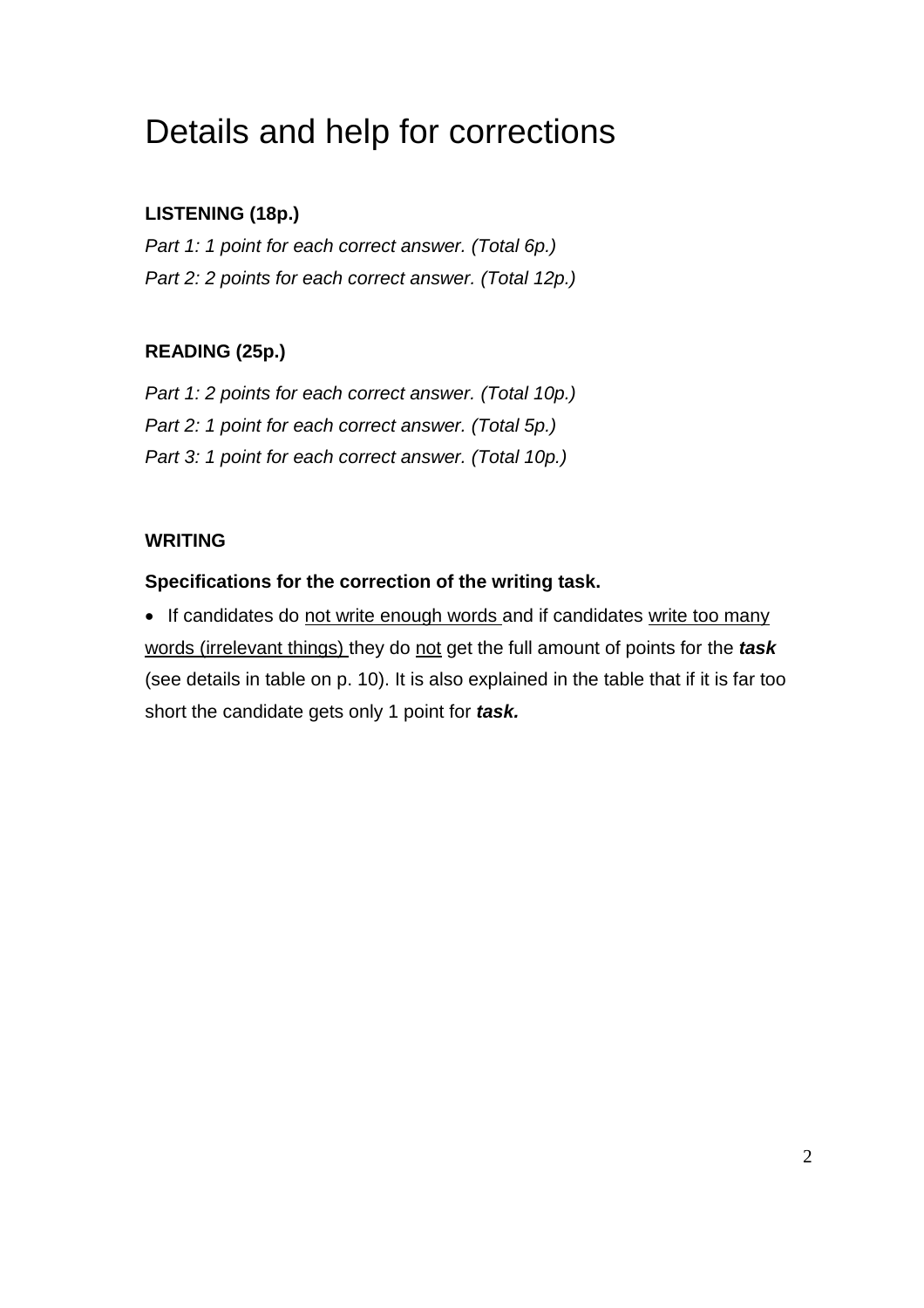## **KEY - LISTENING** \_\_\_\_ / 18 points

## *Part 1* Correct (A) or incorrect (B)? \_\_\_\_\_\_\_\_ / 6 points

|    |                                                                | А<br>YES | B<br>ΝO |
|----|----------------------------------------------------------------|----------|---------|
|    | 1. Amanda likes to travel with other people.                   |          |         |
|    | 2. George always feels a bit nervous in Europe.                |          |         |
| 3. | Amanda always takes lots of photographs when she's on holiday. |          |         |
| 4. | George writes when he's travelling.                            |          |         |
| 5. | George has taught in Japan, Spain and France.                  |          |         |
|    | 6. George will continue this lifestyle.                        |          |         |

*Part 2* Fill in the missing information. \_\_\_\_ / 12 points

**SPANISH ART HOLIDAYS**

#### **DAILY PROGRAMME**

| DAIL I I NUUNAMINIL |                                                                          |  |  |  |  |  |  |  |
|---------------------|--------------------------------------------------------------------------|--|--|--|--|--|--|--|
| $8 - 9$ am:         | Breakfast on the patio.                                                  |  |  |  |  |  |  |  |
|                     | (7) self-service buffet style breakfast.                                 |  |  |  |  |  |  |  |
| 9.30:               | Leave hotel and walk to painting location.                               |  |  |  |  |  |  |  |
| $10 - 10.30$ :      | (8) demonstration of painting by teacher, using (9) watercolour, pencil, |  |  |  |  |  |  |  |
|                     | charcoal or acrylic paint.                                               |  |  |  |  |  |  |  |
| $10.30 - 12.30$ :   | Guided art lesson in the landscape.                                      |  |  |  |  |  |  |  |
| $12.30 - 13.30:$    | (10) picnic lunch. All food and drinks provided by hotel. Collect packed |  |  |  |  |  |  |  |
|                     | lunch after breakfast from (11) reception.                               |  |  |  |  |  |  |  |
| $13.30 - 15.30$ :   | Art lesson continues.                                                    |  |  |  |  |  |  |  |
| $15.30 - 16.30$ pm: | Group tutorial to (12) share (our) thoughts and experiences.             |  |  |  |  |  |  |  |
| <b>17.00:</b>       | Arrive back at hotel.                                                    |  |  |  |  |  |  |  |
| 18.30:              | Evening meal in the restaurant.                                          |  |  |  |  |  |  |  |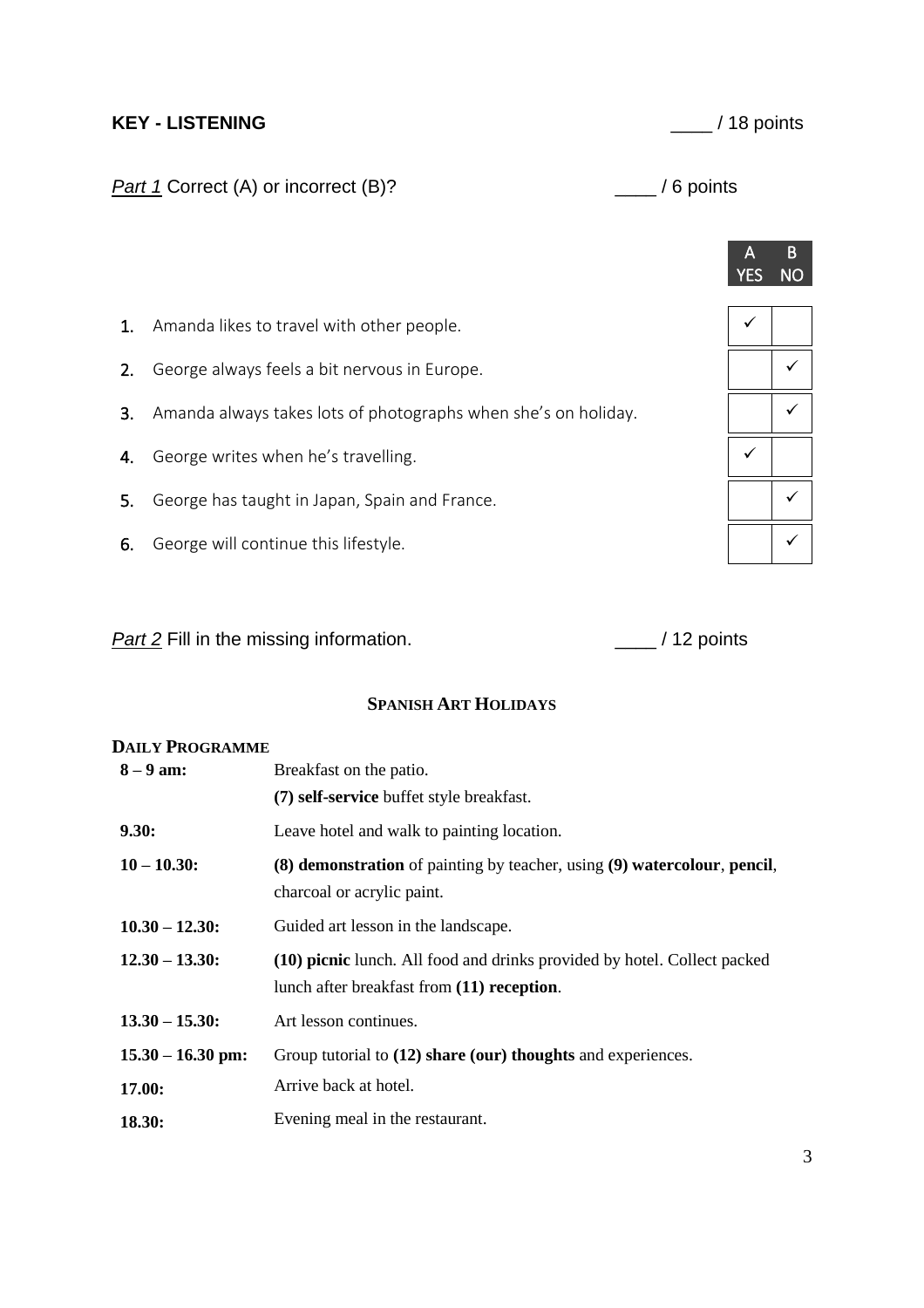### **Listening Transcripts**

#### *Part 1*

*Look at the six sentences for this part. You will hear a conversation between a man, George, and his friend, Amanda, about travelling. Decide if each sentence is correct or incorrect. If it is correct, put a tick (* $\checkmark$ ) *in the box under A for YES. If it is not correct, put a tick (* $\checkmark$ *) in the box under B for NO.*

*You now have 30 seconds to look at the questions for Part 1.*

**[30 seconds]**

*Now we are ready to start. Listen carefully. You will hear the recording twice.*

- **Amanda** So, when you go off on your travels, George, how do you like to travel? **(1) Are you a group traveller like me?** You know, the more people the better?
- George Generally, I like to disappear off to European cities. Although I have lived in southeast Asia and Japan and have a taste for that bit of the world, most of my little journeyings have been across Europe. I'm a complete Europhile. I like to drop myself in and become anonymous.
- **Amanda** But you've always been very independent, haven't you? I'd find it quite lonely travelling alone. I mean, when you experience new things, it's great to be able to share them with someone. It's a bit like showing your holiday photos to someone. They can enjoy what you've enjoyed in a way. **(3) Not that I remember to take many photos**.
- **George** There are frustrating moments. You're standing in front of something amazing or someone has just started singing in a bar and you want to turn to someone and talk about it. **(4) But I'm someone who travels with notebooks, and that's my way of dealing with that problem, I scribble it down.**
- **Amanda** I guess that being alone abroad is in some ways more interesting and stimulating. When you're travelling on your own, people do come and talk to your more than if you are in a group. And you can get yourself into adventures or scrapes that you wouldn't if you were with two or three other people. But you've lived in lots of different places. Do you feel settled now?
- **George** You know, Amanda, I often ask myself that question. In the beginning, I moved around because of necessity, I was finding different jobs. Later it was out of choice. There was always that question: Why am I living here when I could be living somewhere else? **(5) I taught in Japan and Spain, I lived in Paris for a year,** too, simply because I realised I could. I'd always had what might seem a cliché dream to be a writer in Paris for a year. It was utterly marvellous, one of the happiest years of my life. **(6) I'm a father now, though, so I have a definite reason to stay put.**

*Now listen again.*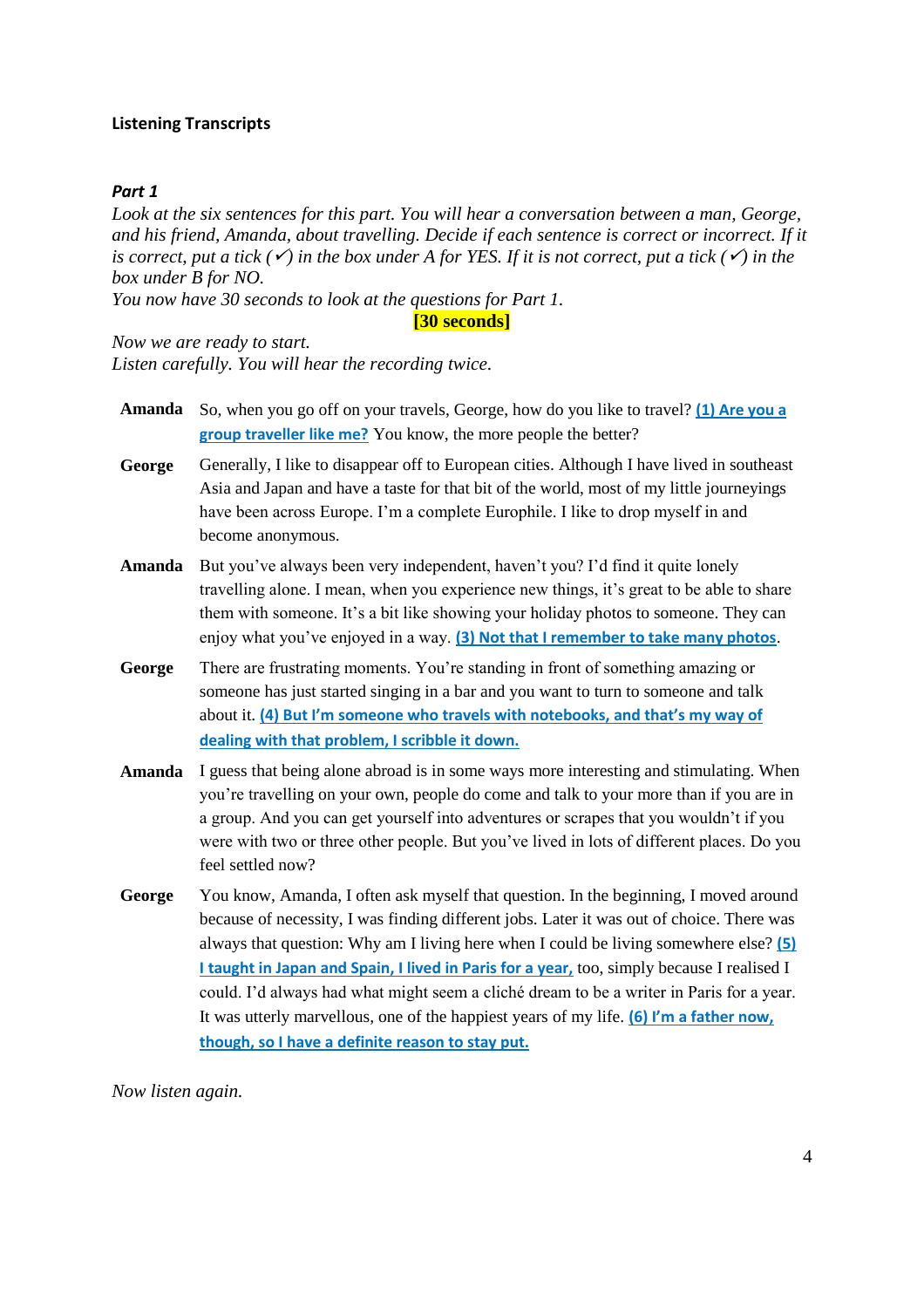## *Now turn to Part 2 for questions 7 to 12.*

*You will hear a woman talking about an art holiday that she organises. For each question, fill in the missing information in the numbered space. You now have 45 seconds to look at the questions for Part 2.*

**[45 seconds]**

*Now we are ready to start. Listen carefully. You will hear the recording twice.*

'Hello everyone, I hope you've all settled in now and are looking forward to your first day of landscape painting tomorrow. I just want to run through the daily programme with you so that we're all in the right place at the right time.

Now, breakfast will be served on the patio between 8 and 9 in the morning. It's a buffet breakfast and **(7) self-service** so you can help yourself to as much as you like. I suggest you fill up as you'll get hungry in all that fresh air and walking. At 9.30 prompt, we'll meet at the entrance to the hotel and walk to our painting location. This will always be about half an hour away, certainly no further than that.

Once we arrive, I'll give you all a **(8) demonstration** of landscape painting or drawing. We'll be exploring a variety of materials such as **(9) pencil** and charcoal and **watercolour** and acrylic paint. We won't be using oil paint as it takes too long to dry and would be very difficult to handle.

Then you'll get the chance to show what you are made of and I'll be walking around, giving advice and encouragement. Please feel free to ask me any questions during this time. That's what I'm there for. We will have a (10) picnic lunch at 12.30, don't forget to collect your packed lunch in the morning from **(11) reception**.

After an afternoon of painting and drawing, we'll all get together for a group tutorial. Now, don't be nervous about this, it's just a chance to **(12) share our thoughts** and experiences and see what everyone has produced.

We'll be back at the hotel at about five o'clock, so you'll have plenty of time to freshen up before dinner at 6.30.

Now, any questions?'

*Now listen again.*

*This is the end of Part 2.*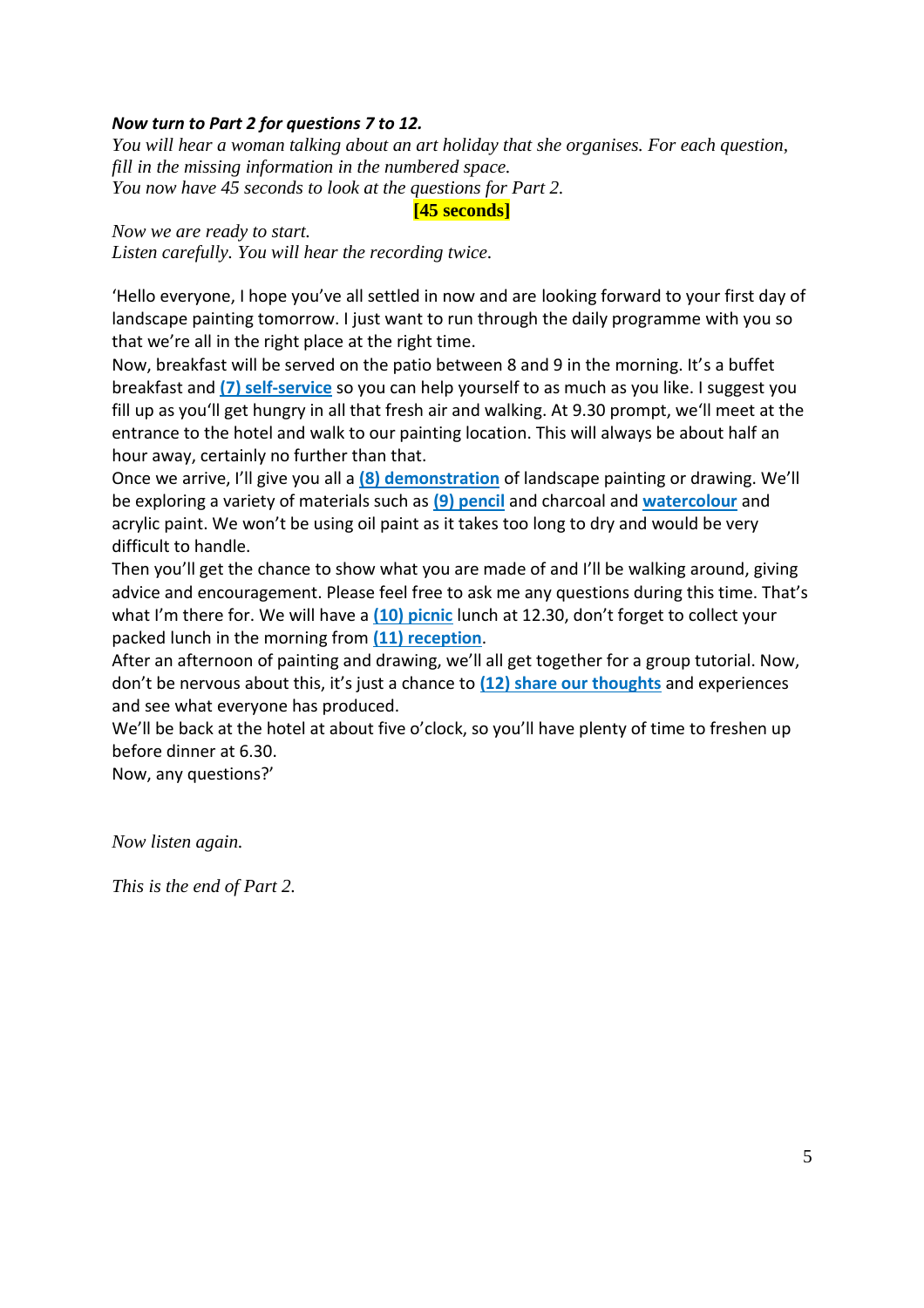**KEY - READING** \_\_\_\_ / 25 points

*Part 1* Mark the correct letter A, B, C or D. \_\_\_\_ / 10 points 1. A B C **D** 2. A B **C** D 3. A B C **D** 4. **A** B C D 5. A **B** C D *Part 2* Mark the correct letter A, B, C or D. \_\_\_\_ / 5 points 1. A B C **D** 2. A B C **D** 3. A B **C** D 4. A B **C** D 5. **A** B C D *Part 3* Mark the correct letter A, B, C or D. \_\_\_\_ / 10 points 1. A **B** C D 2. A B C **D** 3. A **B** C D 4. **A** B C D 5. A **B** C D 6. A B **C** D 7. A B **C** D 8. **A** B C D 9. A B C **D** 10. **A** B C D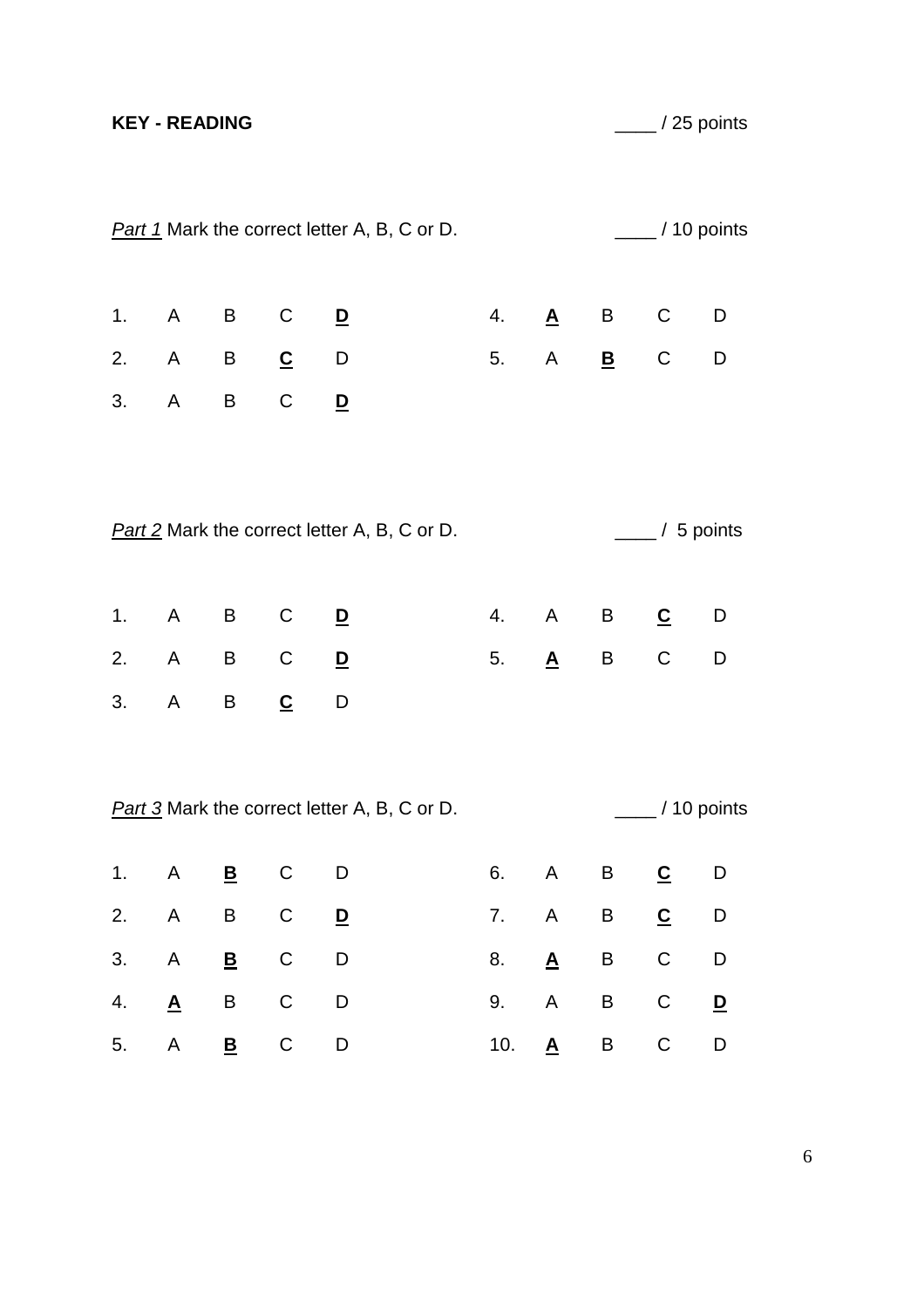## **Indian films**

Actor Amitabh Bachchan talks about his experiences

I have spent over 30 years in the Indian film industry and have worked with almost three generations of directors and actors. There was a time when life in the movies was very different. It was slower and everything seemed simpler. Now, there are so many things to be dealt with: the light needs to be right, the equipment needs to be returned, the actors have to be somewhere else. There also used to be a sense of magic about the movie industry and the stars were special. Now they are just one of a crowd.

However, in my experience, the new generation of film-makers take their work seriously and they are all very confident. Sometimes, when a young director is talking to me about a scene, I can see technical difficulties. For example, in the film '*Aks'* we needed wild dogs for a particular scene and I asked Rakesh Mehra how we would do that. He said it was not a problem. He found an address on the internet and we shot the scene in Romania. More often, Rakesh is anxious about getting the actor's dates right or sorting out the financial side.

Most of today's young directors have trained in the United States. They have learnt how to plan their productions in great detail and they are extremely well prepared. Before filming starts, they have already made decisions about the costumes, make –up, camera angles and so on. For an actor it means there's someone taking care of everything. It makes the filming go smoothly. I have little doubt that the future of our film industry is in very good hands.

- 1. What is Amitabh Bachchan trying to do in this text?
	- A. suggest how Indian actors could improve their technique.
	- B. compare Indian films with those made in the USA
	- C. encourage people to watch more Indian films
	- D. describe changes in the Indian film industry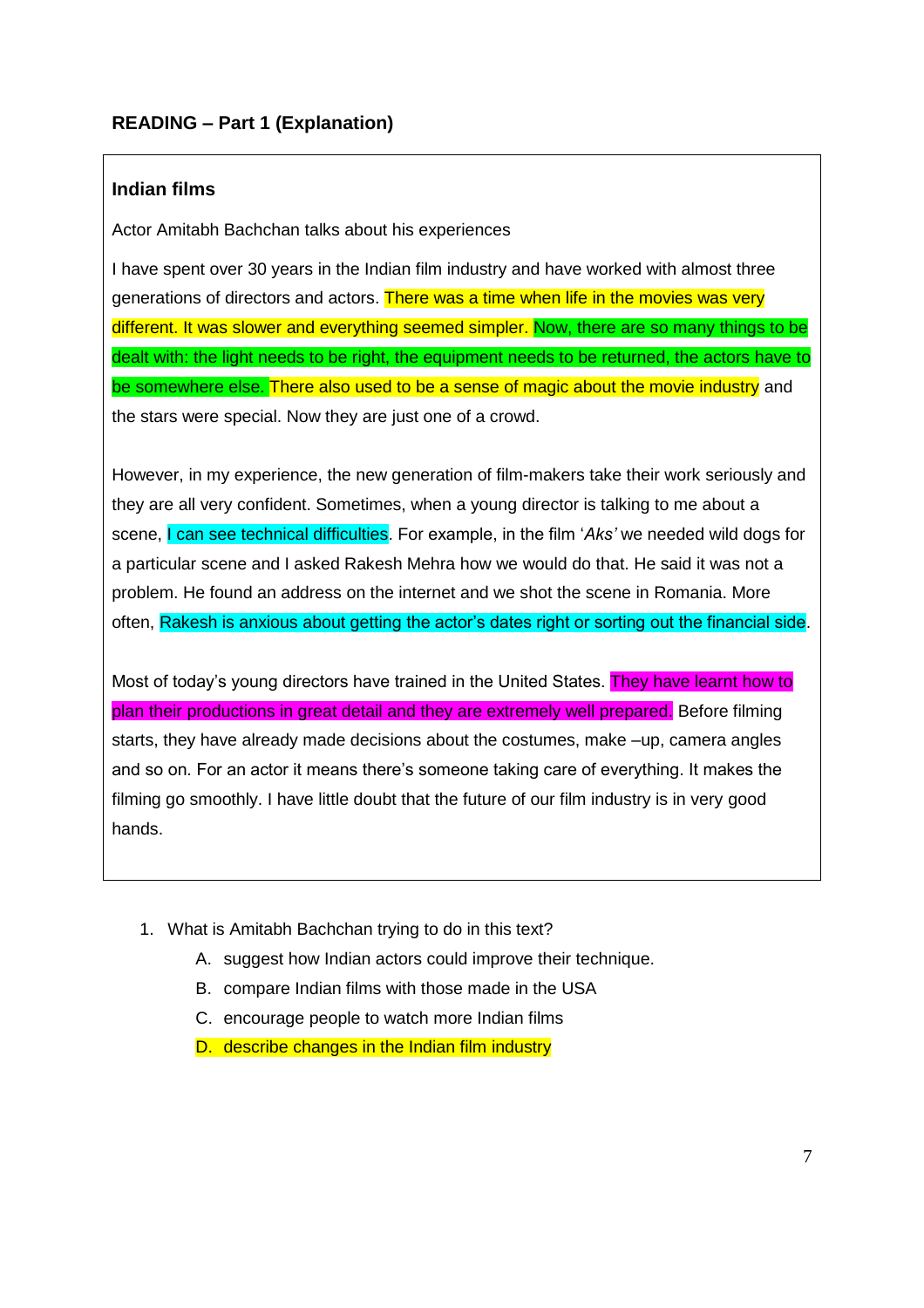- 2. What does Amitabh Bachchan say about the Indian film industry today?
	- A. Every stage of filming takes a long time.
	- B. The film stars are famous around the world.
	- C. The people involved in filming have a lot to do.
	- D. It is difficult for young actors to start their careers.
- 3. What happened when Amitabh Bachchan and Rakesh Mehra worked together on '*Aks'?*
	- A. They disliked working with one another.
	- B. They argued about the best actor to use.
	- C. They disagreed about acceptable levels of cost.
	- D. They worried about different things in making the film.
- 4. What is Amitabh Bachchan's opinion of young directors?
	- A. They have a professional attitude towards their work.
	- B. They are careful not to annoy any of the actors.
	- C. They like to discuss their decisions with others.
	- D. They make sure that everyone is well trained.
- 5. How **would** Amitabh Bachchan **describe** the Indian film industry?
	- A. 'The films we made when I was younger were so much better-more money is available today but the acting is worse.'
	- B. 'Indian film-makers know what they are doing-the industry is growing in strength and I think it will continue to do so.'
	- C. Our new generation of film-makers depends too much on technology-they don't realise what makes a really good film.'
	- D. 'There are so great young actors today-they have to film scenes unprepared and this makes them very special.'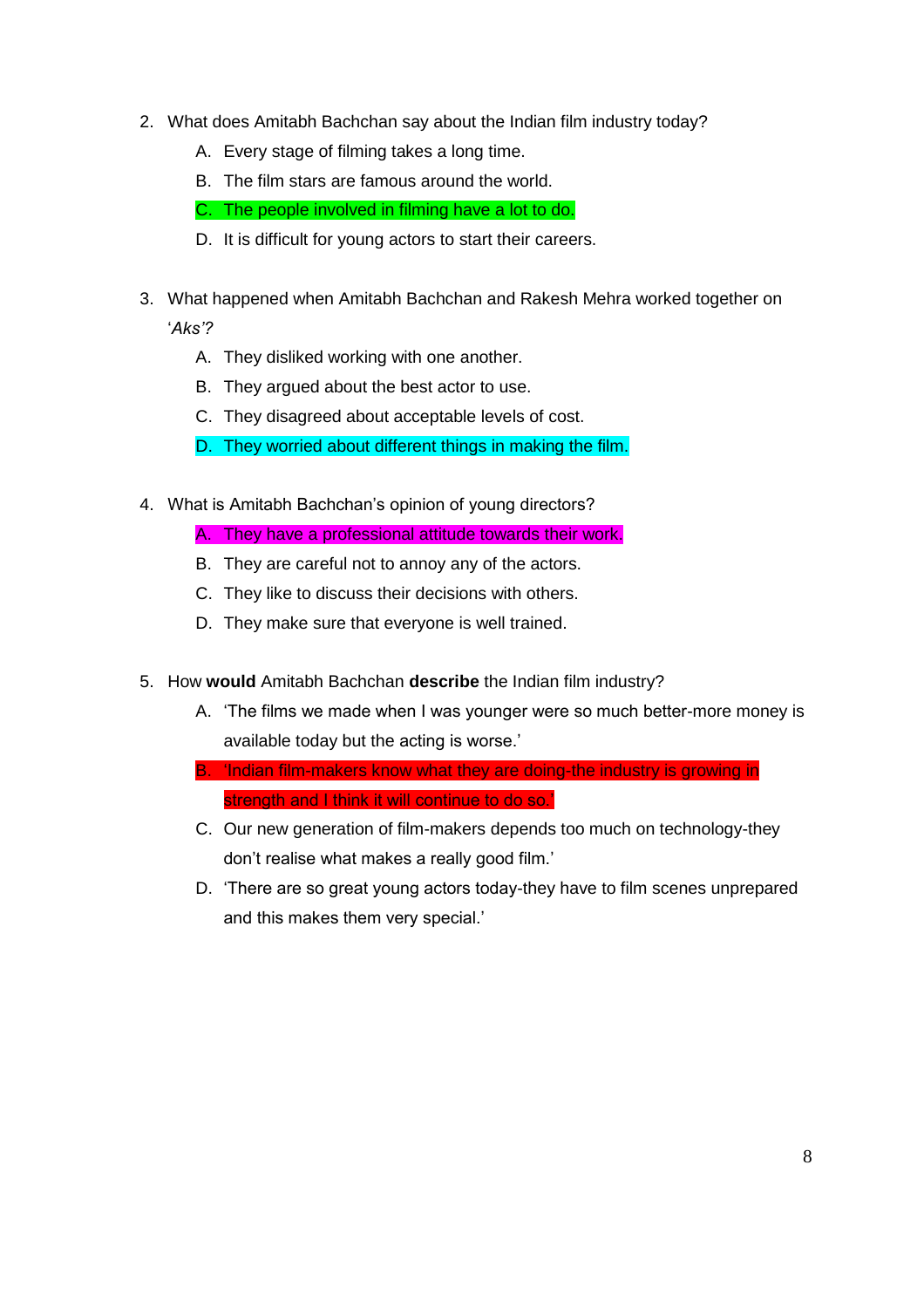| <b>DRY-CLEAN ONLY</b><br>1.           | A. Keep this item of clothing in a dry<br>place. |
|---------------------------------------|--------------------------------------------------|
|                                       | B. You must dry this item of clothing            |
|                                       | before you wear it.                              |
|                                       | C. This item of clothing keeps you               |
|                                       | dry and clean.                                   |
|                                       | D. Do not use water to clean this                |
|                                       | item of clothing.                                |
| DOGS MUST BE KEPT ON A<br>2.          | A. You cannot walk your dog here.                |
| <b>LEAD</b>                           | B. Dog owners must wear a lead.                  |
|                                       | C. Owners must lead their dogs.                  |
|                                       | D. You may walk your dog if it's                 |
|                                       | wearing a lead.                                  |
| 3.<br>24 HR BANKING                   | A. The bank is open every 24 hours.              |
|                                       | B. Bank employees work 24 hours a                |
|                                       | day.                                             |
|                                       | C. You can use the banking system                |
|                                       | at any time, day or night.                       |
|                                       | D. You can get a bank loan in 24                 |
|                                       | hours.                                           |
| <b>BREAK GLASS IN CASE OF</b><br>4.   | A. Broken glass may cause a fire.                |
| <b>FIRE</b>                           | B. When there is a fire, the glass               |
|                                       | breaks.                                          |
|                                       | C. If there is a fire, you should break          |
|                                       | the glass to ring the alarm.                     |
|                                       | D. Be careful, there is broken glass.            |
| <b>FROM 17 SEPTEMBER PLEASE</b><br>5. | A. This ticket office will close on 16           |
| USE THE NEW TICKET OFFICE             | September.                                       |
|                                       | B. This ticket office will be closed for         |
|                                       | one day.                                         |
|                                       | C. The new ticket office is now open.            |
|                                       | D. There will be two ticket offices              |
|                                       | after 17 September.                              |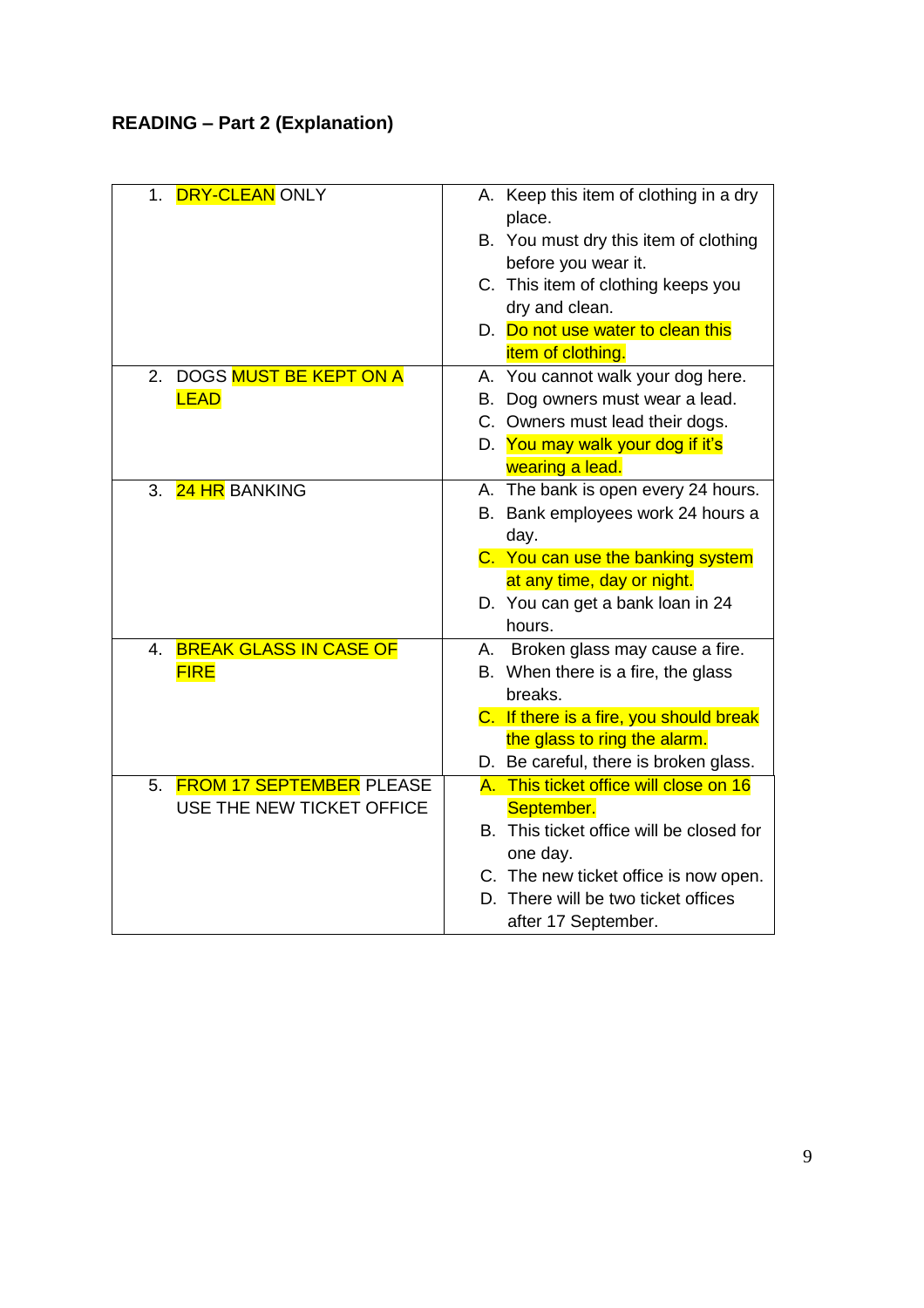## **KEY - WRITING** \_\_\_\_ / 20 points

|                        | <b>Task</b>                                                                                                                                                                                                                                                                                                                             | Language                                                                                                                                                                                                                                                                                                                                                                      |                  |
|------------------------|-----------------------------------------------------------------------------------------------------------------------------------------------------------------------------------------------------------------------------------------------------------------------------------------------------------------------------------------|-------------------------------------------------------------------------------------------------------------------------------------------------------------------------------------------------------------------------------------------------------------------------------------------------------------------------------------------------------------------------------|------------------|
| $9-$<br>10             | Very good attempt at task, including all<br>required content in full with little or no<br>digression. Generally coherent, or<br>requiring no effort by the reader.                                                                                                                                                                      | Generally good control, and confident use of<br>PET language. Coherent linking of sentences<br>using simple cohesive devices.<br>Language includes complex sentences and a<br>range of structures and vocabulary. Language<br>errors may still be present, but they are minor,<br>due to ambition, and do not impede<br>communication                                         | $9-$<br>10       |
| $7-$<br>8              | Good attempt at task, covering all the<br>content elements, with some elaboration.<br>There may be some minor repetition or<br>digression, though overall reasonably<br>coherent and requiring minimal effort on<br>the part of the reader                                                                                              | Reasonable control of language and linking of<br>sentences. Language is either unambitious (i.e.<br>avoiding complex structures and using a narrow<br>range of vocabulary but accurate), or ambitious<br>(i.e. attempting a range of structures and<br>vocabulary) but with some errors, although the<br>errors do not generally impede communication.                        | $7 - 8$          |
| $5-$<br>6              | Reasonable attempt at task. May be a<br>rather simple account with little<br>elaboration, or a fuller attempt combining<br>some repetition or digression. One<br>significant element of required content<br>may have been omitted. Coherent enough<br>to make meaning clear, although a little<br>effort may be required by the reader. | Evidence of some control of language, and<br>simple sentence structure generally sound.<br>Language likely to be unambitious, or if<br>ambitious probably flawed. A number of errors<br>may be present, e.g. in structures, tenses,<br>spelling, articles, prepositions, but they do not<br>generally impede communication. Linking of<br>sentences not always maintained.    | $5 - 6$          |
| $3-$<br>$\overline{4}$ | Some attempt at task, possibly indicating<br>limited understanding of what is required.<br>Two elements of required content may<br>have been omitted, or there will be<br>noticeable irrelevance or incoherence,<br>which will require considerable effort by<br>the reader. The task may be unfinished.                                | Erratic control of sentence structure and use of<br>tenses, e.g. past simple not used appropriately in<br>many cases. Language may be very<br>simplistic/limited/repetitive. Errors in the<br>spelling of PET vocabulary often occur.<br>Language errors will impede communication at<br>times. Punctuation may be noticeably absent,<br>leading to incoherence of sentences. | $3-4$            |
| $1-$<br>$\overline{2}$ | Poor attempt at task, including little of<br>relevance, and /or it is far too short or very<br>incoherent.                                                                                                                                                                                                                              | Very poor control of language. Difficult to<br>understand due to frequent errors in areas such as<br>grammar, spelling or sentence construction.<br>There may be a general absence of punctuation,<br>leading to serious incoherence.                                                                                                                                         | $1 - 2$          |
| $\boldsymbol{0}$       | Candidate has misunderstood or<br>misinterpreted task. Content bears no<br>relation to task.                                                                                                                                                                                                                                            | Achieves nothing. Language impossible to<br>understand.                                                                                                                                                                                                                                                                                                                       | $\boldsymbol{0}$ |